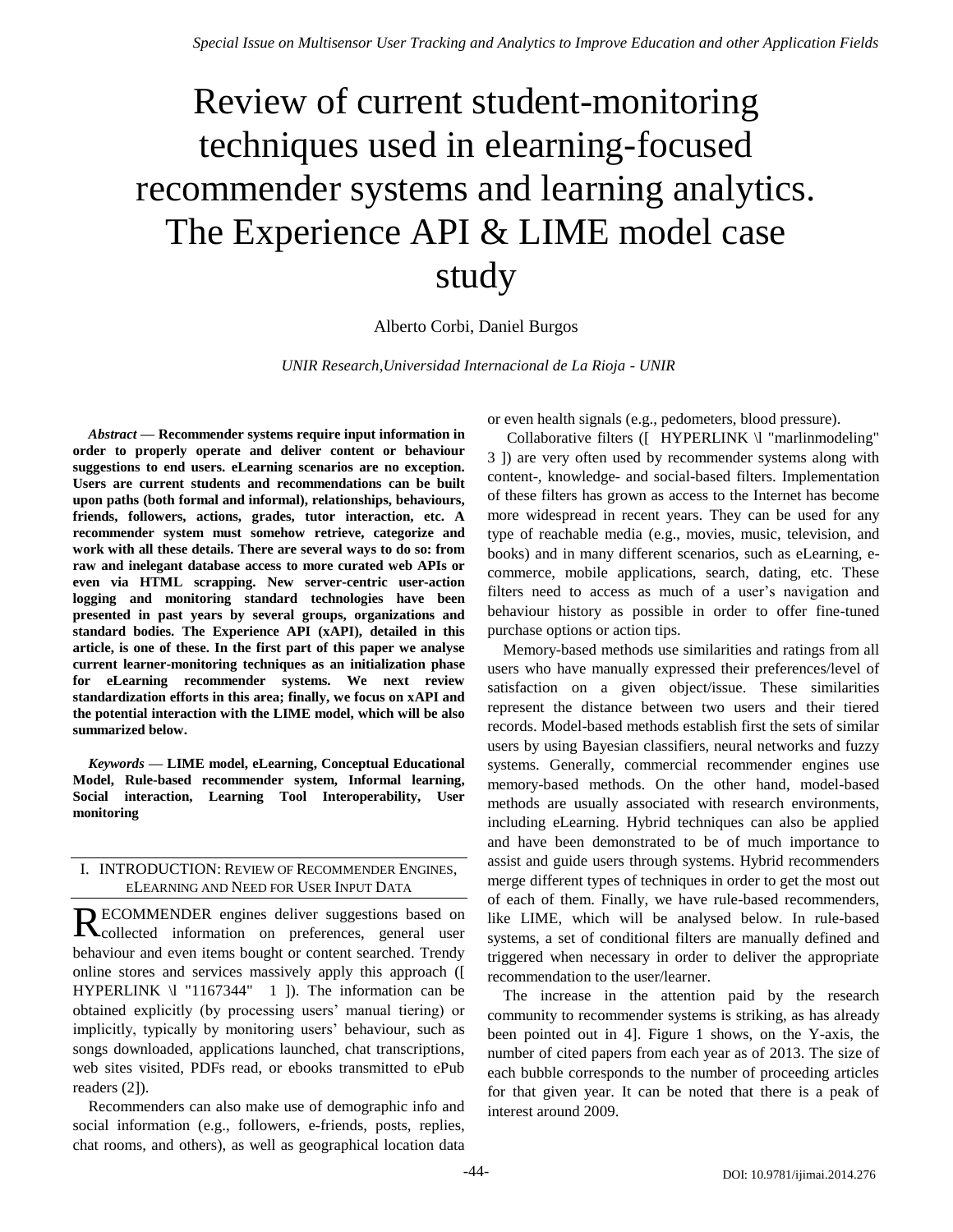

Fig. 1. # of papers and workshops related to subject *recommendation*

With the development of sophisticated eLearning environments and Learning Management Systems (LMS) ([ HYPERLINK \l "abedour" 5 ]), *personalization* is also becoming an important feature. Personalized learning occurs when eLearning platforms are designed according to educational experiences that fit the needs, goals, and interests of each individual learner. Personalization can be achieved using different recommendation techniques, very similar to those just summarized. Ideally, recommender systems in eLearning environments should assist students in finding relevant learning actions and materials that perfectly match their profile and the best way towards self-education. The right time, the right context, and the right way are also critical. Recommenders should also keep learners motivated and enable them to complete their academic activities in an effective and efficient way. Personalization should take place, not only on enrolment-limited online campuses or *Small Private Online Courses* (site courses, college classes, student groups, etc.), but also on the now trendy MOOCs: *Massive Open Online Courses* environments (6], [ HYPERLINK \l "mooeurope" 7 ]), where enrolment rate can be up to a few thousand students. In other words, a recommender system should have the ability to efficiently scale up or down independently of the number of students and without losing sight of the goal of improving individualized education.

Recommender systems (especially in eLearning) can also suffer from the *cold-start* problem. Cold start occurs when there is an initial lack of input data (ratings, logged actions from users, etc.) to trigger or initialize the appropriate algorithm. We can distinguish two main kinds of cold-start variants: *new item* and *new user* ([4]). The new-item problem arises because new items entered do not have initial ratings/inputs from users. Also, a priori, *new users* in a system might not yet have provided any input info, and therefore cannot receive any personalized recommendations.

Independently of the algorithm used, the identifiable potential issues (like cold start) and the scenario of application, recommender systems require input data in order to behave properly (8]). This data can be manually entered ([ HYPERLINK  $\lvert$  "Bobadilla20111310" 9 ]) by the user (ratings, explicit opinions, etc.) or implicitly obtained by

monitoring software. In an eLearning environment, the latter approach is more likely to be the chosen one.

We now list the most common techniques used for monitoring learners' actions in an LMS. The next sections will present the Experience API and other standardization efforts as new and modern ways of logging learner actions, chosen materials, student paths, etc., and serving them to recommender systems. Finally, we introduce the rule-based LIME model and discuss how can it be fed from an Experience API Learning Record Store repository (which we will also discuss) in order to properly operate and deliver rule-based recommendations to students.

#### II. BASIC SYSTEM-DEPENDENT MONITORING TECHNIQUES

There exist three main different non-standard ways of interacting with Learning Management Systems (and electronic systems in general) and extracting user/learner data (also summarized in Figure 2):

# *A. Web Services*

The first and most immediate way to obtain learner input data is through LMS-dependent web services and API calls. Modern LMS (10]) do usually offer simple, elegant, industrystandard and compelling ways (WSDL, SOAP, RPC and REST) of accessing their internal information and retrieving needed data. This approach has one main drawback: not every service needed is implemented and/or enabled by default. This could be easily tackled if we are granted access to the LMS infrastructure in order to add these missing *sockets* or activate existing *disabled-by-default* ones. However, this is not always possible in many scenarios (e.g., proprietary cloud-based campus environments). Another clear disadvantage is that developed web services are very unlikely to be compatible between two distinct LMS, making it necessary to re-code each of them for every platform and software version.

#### *B. Scrapping*

Web scrapping consists of, on the one hand, running automated HTTP(S) requests that retrieve the same pages and HTML documents as a user would fetch by operating a web browser manually ([ HYPERLINK \l "6112910" 11 ]). On the other hand, after such requests have succeeded, data can be distilled, examined and applied to some sort of scripting/analytics. Most HTTP command line (CLI) client programs/libraries allow authentication and form submission, which is usually enough for most purposes. Although web scrapping seems the most compatible form of mechanized data-mining, we still face a minor problem: some LMS make huge use of Javascript for accessing resources and building routes to them. In this scenario, CLI web clients are not enough and should be superseded by what are known as headless web browsers, explained in previous studies (12), [ HYPERLINK \l "Grigalis:jucs\_20\_2:unsupervised\_structu" 13 ]). Such browsers are scriptable, run without any user interface, and best of all understand and can execute Javascript code without user intervention.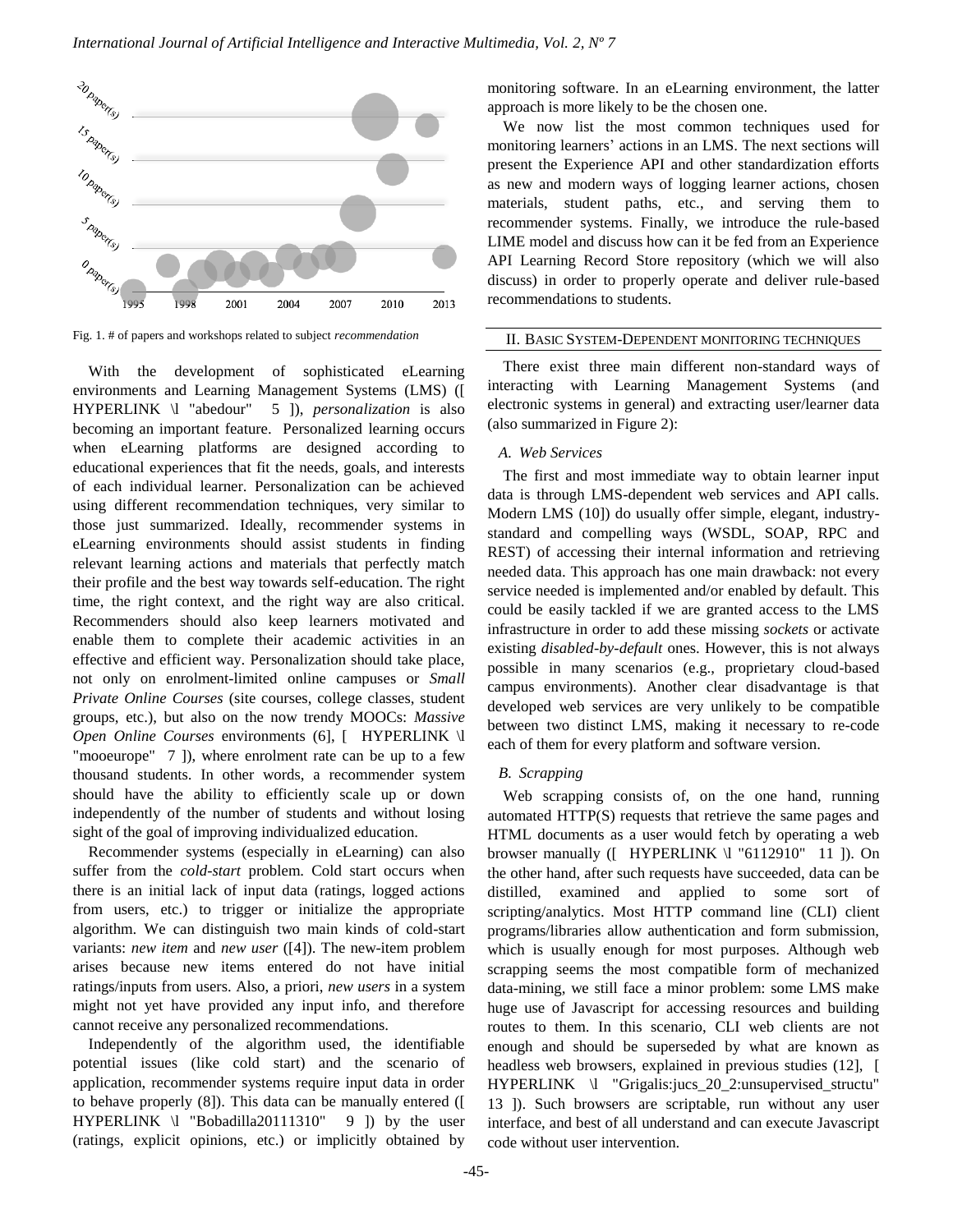The result of a scrapping operation is usually an HTML file or a set of files of this kind, which should be processed afterwards (14]) in order to extract the desired monitoring information. As HTML is a descendant of XML, any XML parsing technique (XPath, XQuery, XSLT, etc.) and technology applies here, e.g., Nokogiri ([ HYPERLINK \l "Hun13" 15 ]).

## *C. Raw database access*

This is by far the most-often-seen method in the literature, which implies direct access to the system database. This approach has several advantages and disadvantages. The main advantage is speed, since no intermediaries, software layers or no other different APIs play a role in data retrieval (apart from the SQL engine and the APIs themselves). The most significant downside is possible database scheme migrations and incompatibilities as new versions of the server software are deployed.



Fig. 2. Basic web monitoring techniques

These three techniques spring into action at some point or another of the student data-mining process, in different ways and with different goals. Some monitoring models, as seen in 16] and [ HYPERLINK \l "Mazza04gismo:a" 17 ], make use of reports and logs derived from data contained in server temporary files. Other research efforts, such as the one presented in 18], have used closed-systems and setups, with their own specific monitoring methods and engines. The study presented in [ HYPERLINK \l "5561329" 19 ] makes use of quiz results as input for a research recommender model. The authors of 20] and [ HYPERLINK \l "6033004" 21 ] feed their recommenders with web-browsing behaviour. In22], the authors gain direct access to a Moodle instance database in order to boot their *Predictive a priori algorithm*. The model in [ HYPERLINK \l "ElB10" 23 ] initially presents students with a test to identify his/her personality in Myers-Briggs dimensions. The authors in 24] suggest obtaining input data not only from the server and client sides, but also from proxy servers. In [ HYPERLINK \l "Kardan:2012aa" 25 ], content recommendation needs each student to self-monitor him/herself: learners estimate different indexes themselves and compare them with actual values, which are retrieved by the system. The model presented in 26] uses the *AprioriAll* algorithm to immediately build sequences from server logs, which are used in conjunction with tags in order to deliver recommendations. The model in [ HYPERLINK \l "conf/wec/WangH05" 27 ] also makes use of the AprioriAll

algorithm using only web logs. In 28], again, only webbrowsing activities of learners are monitored, but these are then subdivided into *web content mining*, *web structure mining* and *web usage mining* realms.

We also find learning research software prototypes, like the PSLC Datashop initiative from the Pittsburgh Science of Learning Center [ HYPERLINK \l "Stamper:2011:MED:2026506.2026609" 29 ], which has defined its own XML DTD schema as a logging scaffold for their *Tutor* learning research platform. Some approaches rather build a dedicated tool or patch applied to a LMS, as in 30] with the MOCLog project for Moodle.

The Experience API and other standardization proposals for the monitoring phase, presented below, advocate a completely new and cohesive approach to this critical phase in the recommendation/learning analytics workflow.

# II. STANDARD SPECIFICATIONS FOR MONITORING

The aforementioned non-standardized approaches to user/learner monitoring can be applied on fully controlled scenarios and research projects. However, they turn out to be unsatisfactory in real academic environments managed by third-party institutions.

There exist a few proposals that aim at standardizing the monitoring and logging of user actions. Almost all are based on the *Resource Description Framework*, or RDF [ HYPERLINK \l "Pan09" 31 ]. The idea behind RDF is something called the *triple*. A triple can really be condensed to a plain sentence structure:

- subject
- phrase that characterizes a relationship
- object.

Example: Daniel – *is the author of* – this paper. Triples are extremely useful and simple, and provide a grammar for the so-called *semantic web*.

Also, some of these specifications include some sort of software and database back-end service, linked APIs and query language that allow learning platforms to send and store monitoring data and third-party learning analytics software to query and retrieve analysable data. We summarize here the most important and paradigmatic monitoring specs:

The **Caliper** framework/**Sensor** API was proposed by the IMS Global Consortium and follows the triple metaphor. It is built around the following concepts (32]): *Learning Metric Profiles* that provide an activity-centric focus to standardize actions and related context; *Learning Sensor API* and *Learning Events*, which drive tools and an associated analytics service solution; and finally, Learning Tool Interoperability (LTI), which enhances and integrates standardized learning measurements with tool interoperability.

**IEEE 1484.11.1/IEEE 1484.11.2** ([ HYPERLINK \l "IEE05" 33 ]) provides a complex data model structure for tracking information on student interactions with learning content. Additionally, an API allows digital educational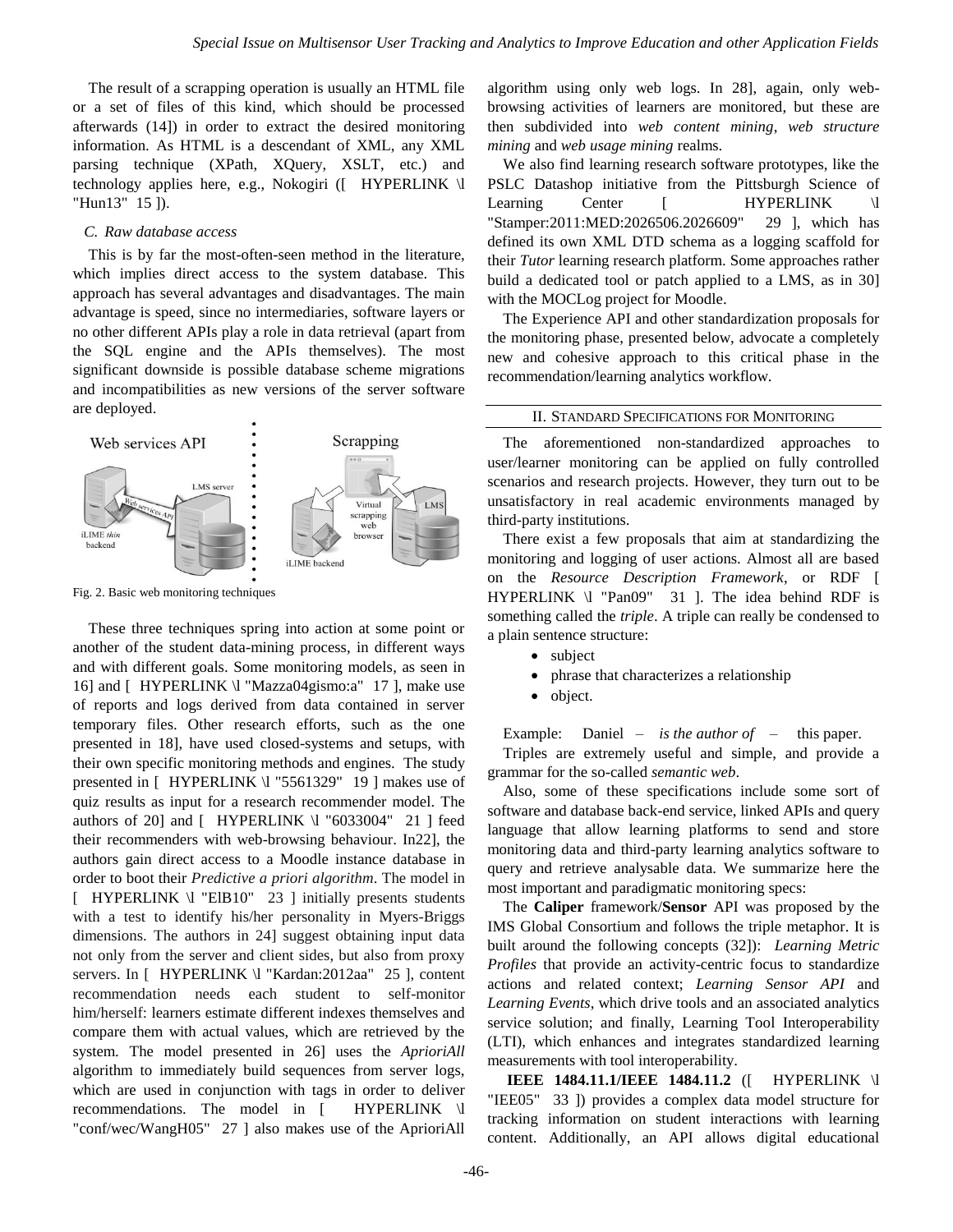content coming from the LMS and third-party services to query and share collected information.

**JSON Activity Streams** (34]) is the name of the specification published by IBM, Google, MySpace, Facebook, VMware and Microsoft. Its goal is to provide sufficient metadata about an activity such that a consumer of the data can present them to a user in a rich human-friendly format. It does not provide a logging service, just the specification of the message format.

Finally, we also have the **Experience API**, which will be addressed in the next section.

Security and privacy models can also be applied in all specs cited above. Network communications can be encrypted and the subject can be anything but the learner's real name. Learning analytics researchers and logging storage implementers are responsible for the ethical usage of the compiled info coming from student monitoring. As with any other area related to digital mining, trust, accountability and transparency must always prevail ([ HYPERLINK \l "Par14" 35 ]).

# III. THE EXPERIENCE API SPECIFICATION

The Experience API (or *xAPI* for short) is an eLearning monitoring specification developed by Rustici Software and the Advanced Distributed Learning Initiative (ADL), and is aimed at defining a data model for logging data about students' learning paths (36]). It also furnishes an API for sharing these data between remote systems, as we will see later. The Experience API allows, among other things, the tracking of games and simulations, real-world behaviour, learning paths and academic achievements. xAPI defines independent mechanisms, protocols, specifications, agreements and software tools for monitoring any imaginable scenario (Figure 3): from online campuses and student behaviour to workforce control ([ HYPERLINK \l "6530268" 37 ]).



Fig. 3. Examples of usage of the Experience API

xAPI also uses JSON to transfer states/sentences to a central web service. This web service allows clients to read and write data in the form of *sentence objects* that share the foundations of the aforementioned triple scheme. In their simplest conception, sentences are in the form of *actor*, *verb* and *object/activity*, like the examples in Figure 4. A JSON xAPI message could resemble the following:

```
{"id": "3f2ef28f-ef1a-4a1f-9f5e",
 "actor": {
  "name": "Peter",
   "mbox": "mailto:some@new.user",
   "objectType": "Agent"
 },
 "verb": {
   "id": "http://.../verbs/solved",
 "display": {
 "und": "solved"
 }
 },
 "context": {
   "contextActivities": {
    "parent": [
\left\{\begin{array}{ccc} \end{array}\right\} "id": "http://../objects/problems",
      "objectType": "Activity"
 }
    ]
 }
 }}
```
More complex statement forms can be used and we will elaborate more on them in the next section. The set of verbs and objects an institution can work with is called *vocabulary*. Each institution can define its own vocabulary with no restriction as long as an URL links back each verb and object to a JSON stream describing it.

| Actor                   | <b>Verb</b> | Object                            |
|-------------------------|-------------|-----------------------------------|
| CHRIS<br>THOMPSON       | COMPLETED   | NEW HIRE<br>TRAINING              |
| CHRIS<br>THOMPSON       | COMPLETED   | EQUIPMENT<br>SAFETY<br>SIMULATION |
| JOHNNY<br><b>ROGERS</b> | PLAYED      | <b>AMERICA'S</b>                  |

Fig. 4. Some examples of xAPI sentences

The Experience API was released, as version 1.0, in April 2013, and there are, as of today, over 100 adopters, projects and companies involved, such as those in Figure 5.



Fig. 5. Some adopters of the Experience API specification

The specification also contemplates a query API to help find logged statements, and performs some analytics (averages, aggregation, etc.) on the data. Finally, the Experience API is an open-source and free initiative, whose source code and specifications are open to anyone.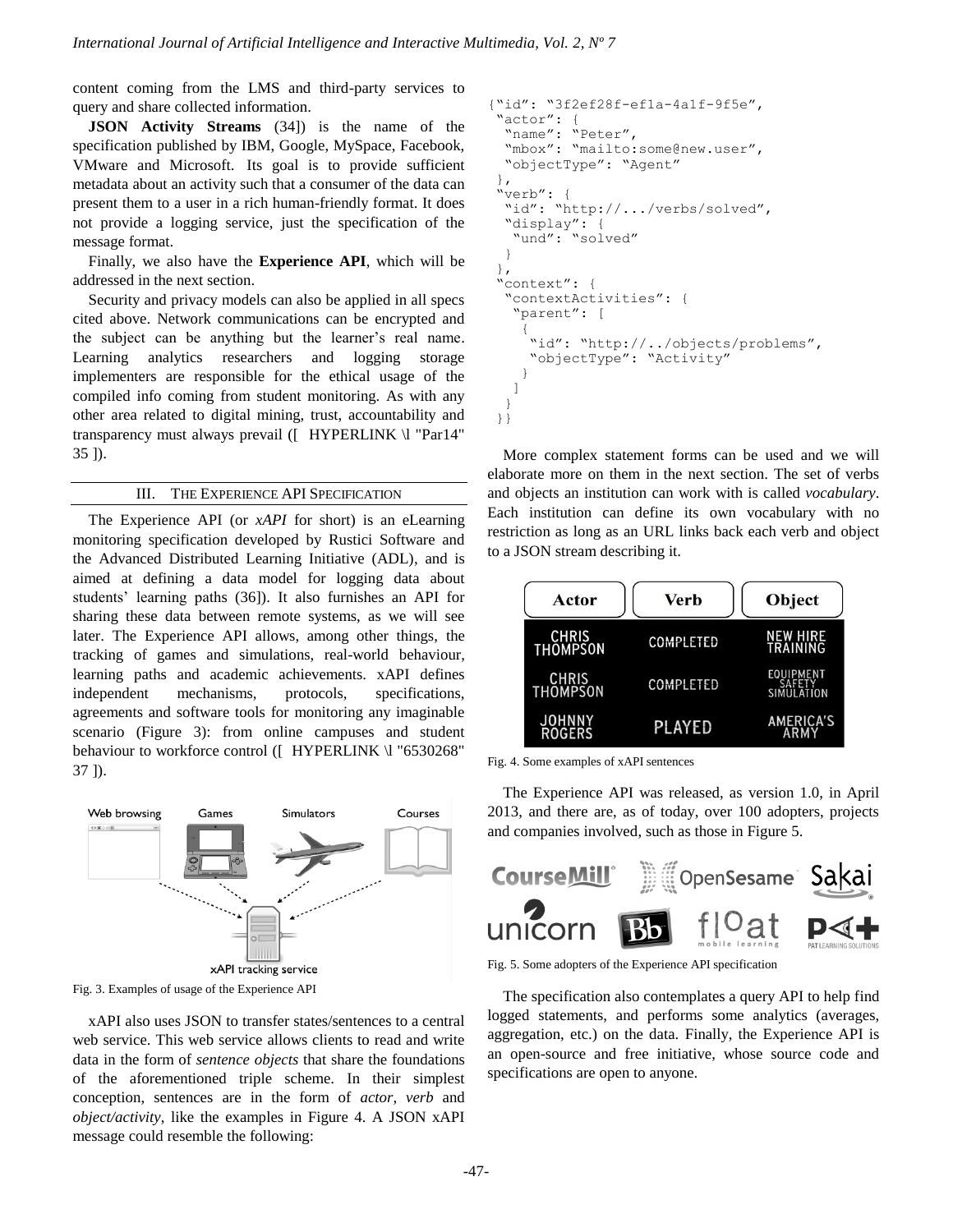# IV. EXPERIENCE API LRS AS AN ELEARNING MONITORING ENGINE

The core of the Experience API is the Learning Record Store (LRS). The LRS is a specific module for data storage that allows an LMS (or any other social platform) to report tracking information on the learning experience. At any time, an LMS can send collected data over the network to an Experience API web service. An LRS is nothing more and nothing less than a wrapper or API software layer to a SQL database (initially, a PostgresSQL instance in the original Rustici implementation), as can be appreciated from Figure 6. This free LRS implementation was open-sourced by ADL (available at its Github repository) and is based on the Python computer language and on the publicly acclaimed Django web framework.



Fig. 6. Usual LRS software stack and interaction

The *learner (actor)*, *verb* and *object/activity* elements explained above are mandatory when talking to the LRS. However, they can be complemented with *result* and a *context*  extra fields with additional information.

Students who interact with educational content via different systems or tools will leave traces in the LRS; each of these tools, if appropriately designed, will provide a totally different actor/user ID to preserve anonymity.

The *verb* element is a key part of an LRS communication, because it describes the action performed by the student. A URL must also be attached to the verb JSON property, pointing to its definition. This definition is composed of a name, a description, and a brief text suggesting plausible uses. In an eLearning environment, a verb is usually employed in its past tense form and could be something like: "read", "tried", "failed", "passed", "experienced", etc.

The *object/activity* part of the statement refers to "what" was experienced in the action defined in the verb, and usually corresponds to the learning activity (webinar, wiki, chat room, forum, mail message, etc.). Objects/activities must also embody a URL pointing to their rationale, which can include other information such as a description of the learning activity, verbs that can apply, possible results and usage suggestions.

The *result* component provides the denouement to the statement. It includes score, level of success and completion fields.

The context part adds more details to the overall statement,

like the relationship of the activity with other activities, its order in the learning stream, or the teacher's name.

To every element in a sentence (actor, verb, context, etc.) sent to the LRS can be added, if needed, any type of pair key/value with extra information. It is even possible to add localization information so that an element can be perfectly identified in all possible languages.

As introduced in Figure 6, an LRS must also implement REST calls for data transfer (PUT, POST, GET and DELETE). The Experience API can make use of either OAuth or HTTP Basic Authentication when communicating with the outside world, ensuring a certified and secured dialogue between clients (usually an LMS) and the LRS service.

One of the key aspects of the LRS architecture is that it can be implemented in shared cloud ecosystems, allowing communications from very different eLearning platforms and academic institutions. In other words, monitoring data can be uniformly stored, allowing rapid, vast and democratic access to learning analytics information. Also, as LRS servers can integrate data from many different sources and from the same user/learner in a harmonized way, recommender systems can reduce the effects of possible cold-start scenarios.

Some companies are beginning to offer corporate cloud LRS services at different price tiers: Rustici Software, Saltbox, Learning Locker, Biscue, Clear, Grassblade, among others. Some also include compelling online analytics tools.

There exist some free LRS *hosting* services but mainly for testing and technology promotion purposes, and not applicable for research or production environments. It is worth mentioning the service run by ADL (lrs.adlnet.gov/xAPI) and the one deployed by Rustici Software (demo.tincanapi.com).

#### V. THE LIME MODEL AND THE LRS

Now that we have reviewed the most prominent monitoring techniques and introduced a few recent efforts towards regulation, we should ask how a real recommender engine could work with and benefit from a specific RDF-based source. The Experience API and the LIME model, explained below, are chosen.

The LIME model, presented in 38], is a tutor-lecturercrafted rule-based recommender grounded on four separate pedagogical components strongly evident in all stages of education (Figure 7):

 Learning, or what every learner needs to do in order to assimilate and build knowledge on his or her own.

 Interaction, or relationships established, activities and academic interaction between students, leading to the acquisition of knowledge and competencies.

□ Mentoring, or what teachers/tutors give relevance to.

 $\Box$  Evaluation, or officially graded activities, in every single category above listed.

Lecturers-tutors must design a strategy for each of his/her courses. The model codifies this strategy for a course or class group by using settings and categories.

A *course setting* is the balance between *formal* and *informal*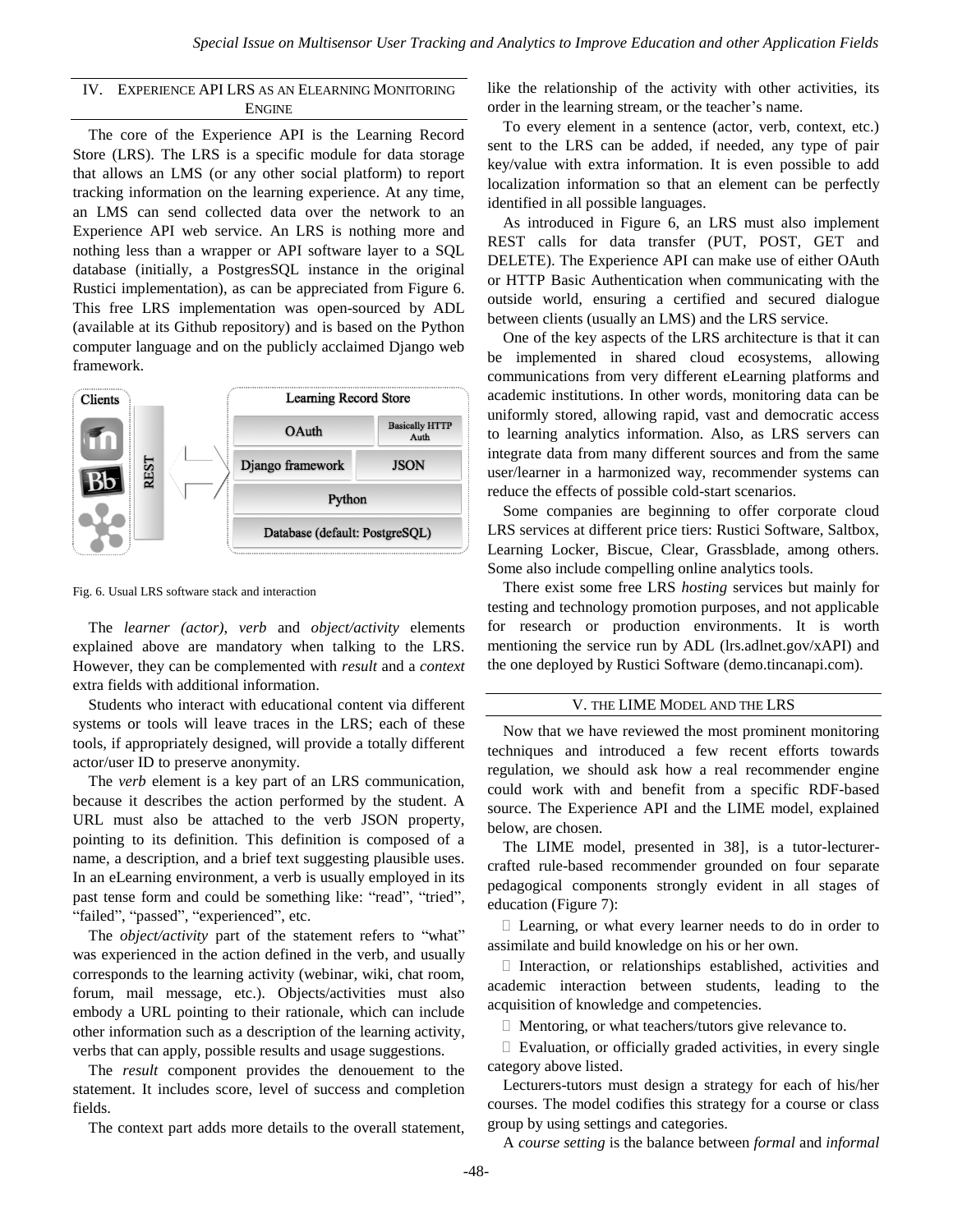scenarios. In this context, *formal* means a regular academic programme with regular evaluation means (e.g. graded exams); *informal* means continuous evaluation and user activity inside the Learning Management System and every tool linked to it (e.g. Social Networks or repository). The system collects specific inputs from both settings, keeping an overall balance of 100%. For instance, if the designer requires just a *formal* setting, the balance should be *Informal*: 100% - *Formal*: 0%.

Furthermore, a learning scenario must be defined as the balance between the Learning, Interaction, Mentoring, and Evaluation, in combination with the Formal and Informal settings categories. In the LIME model, every category and setting are assigned with a specific weight (*wi*), keeping an overall balance of 100%.



Fig. 7. Categories and settings in the LIME model

In the LIME model each input (action performed by a student in the eLearning platform or Social Network) is attributed a category and a weight, assigned by the teacher/tutor.

An example of model configuration for a specific site can be found in Figure 8. Based on these components, tutors can manually define and parameterize recommendation rules, which will only trigger a message to the student if conditions regarding categories, inputs and settings are met.



Fig. 8. Sample configuration of the LIME model for a specific course site

LIME is therefore a tutor-lecturer-crafted, rule-based recommender system for cloud-institutional learning environments (SPOCs or MOOCs), which contrasts with other recommendation paradigms reviewed in previous sections. LIME's goal is simply to improve learning efficiency, and to facilitate the learning itinerary of every student by a personalised recommendation set.

LIME can be fed from learner inputs in a variety of ways. However, our model can also be initialized with tracked data stored in a xAPI LRS instance/server if we make some assumptions.

How can LIME inputs be built out of information stored in the LRS? A LIME model input has to define an action and a context in which a learner performs this action:

- $\Box$  participation in chat
- $\Box$  answer in main forum thread
- □ message to tutor
- $\Box$  resolution of problem set
- $\Box$  formal broadcast mail to mates
- $\Box$  ratio of emoticons used in communications

...

 xAPI verbs and objects, taken in an isolated way, are not sufficient. However, a joint entity composed of a verb plus an xAPI object makes more sense in our model, as shown in Figure 9:

| LIME input |                               |  |
|------------|-------------------------------|--|
|            | $XAPI$ verb $H = XAPI$ object |  |

Fig. 9. LIME Inputs from xAPI sentences

As stated above, verbs and objects in the xAPI specification must be backed by JSON composites with information about meaning and usage tips. It is up to the implementer to define which verbs and objects best represent the scenario to be tracked and monitored. Let us take a look at the sample verbs and activities available on the official Experience API site [\(adlnet.gov/expapi\)](http://adlnet.gov/expapi). In Figure 10 are listed all the verbs and activities the LRS can store and their possible combinations to build a meaningful and compatible LIME input.





Fig. 10 From xAPI verbs and objects to LIME inputs

As explained in previous paragraphs and as part of the model configuration, each input should be assigned a weight (*wi*), a category and a setting. These parameters should not reside on the LRS but on the LIME system's own configuration repository. In other words, LIME administrators should maintain an updated *equivalency list* between LRS vocabulary and LIME inputs. These inputs will then interplay with rules (Figure 11), which are, in turn, based on *predicate*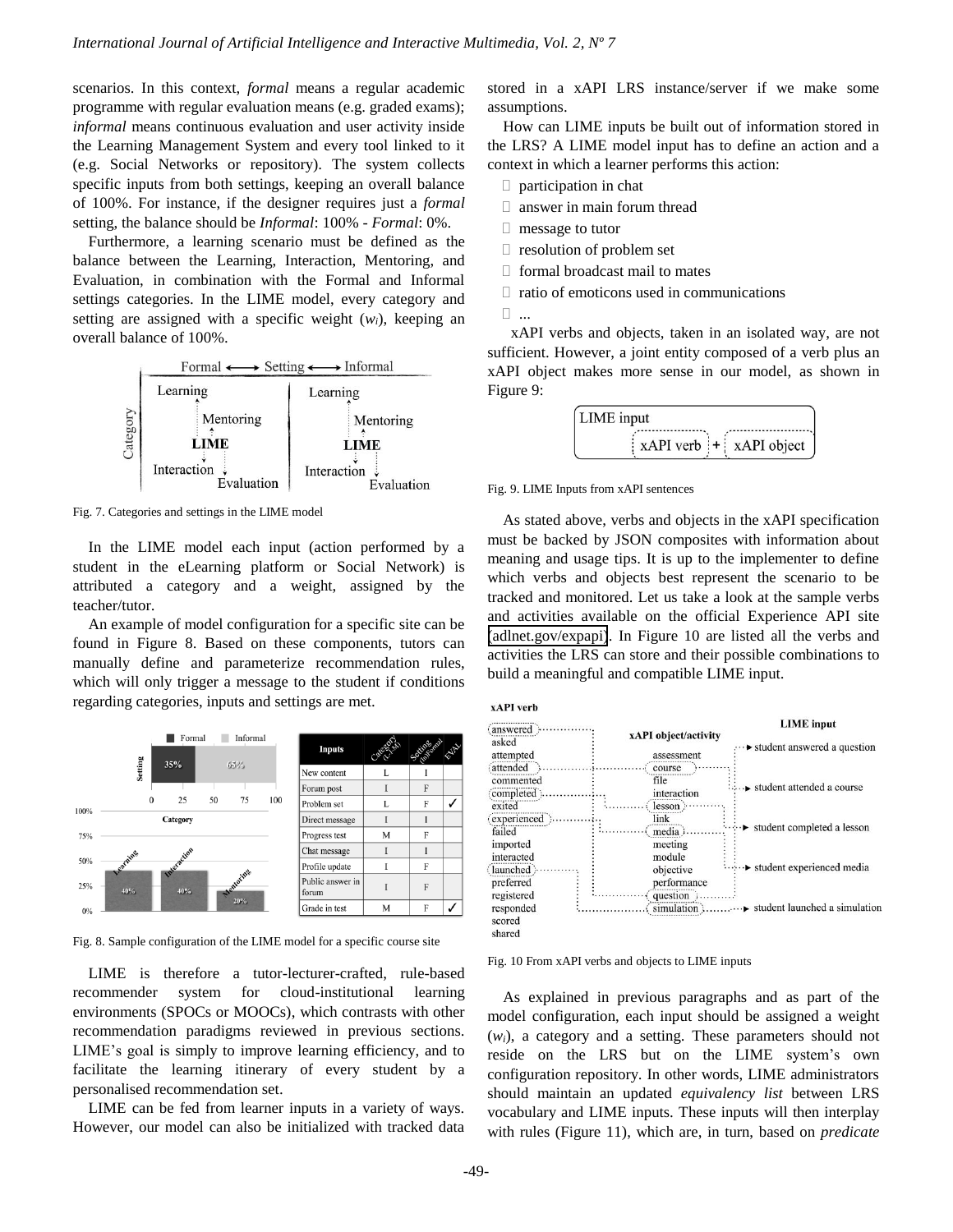*filtering*. Predicates are applied over collections of inputs and highly resemble W3C XQuery or ECMA LINQ, detailed in [ HYPERLINK \l "Saigaonkar:2010:XFS:1858378.1858429" 39 ],40] and [ HYPERLINK \l "Pardede:jucs\_15\_10:sqlxml\_hierarchical\_" 41 ].



Fig. 11: Predicate filtering in LIME

As LIME was developed as a Basic Learning Tool Interoperability (Basic LTI) application, this equivalency list can even be stored in the LMS database through the LTI Settings API specification, part of LTI 1.0 and above. The model thus remains free from external configuration files or own database management. In order to save this list, it is only necessary to send a POST HTTP request like the one in the following example:

```
POST http://server/imsblis/service/ 
  id=832823923899238 
 lti message type=basic-lti-savesetting
  lti_version=LTI-1p0
  setting="participated+chat=message in chat 
room; experienced+lesson=read text"
 oauth_callback=about:blank 
 oauth consumer key=1213415
 oauth_nonce=14c6211cc66d87644f0855511
 oauth_signature=IkllkkZ1qfShYBYE+BhC
 oauth_signature_method=HMAC-SHA1 
 oauth_timestamp=1338872426 
 oauth_version=1.0
```
It is important to notice that LMS must be LTI compatible and support the Settings API protocol.

#### VI. LRS DATA AGGREGATION AND LIME RULES

Once LRS sentences are stored and an agreement between LIME inputs and these has been established, we have all the necessary ingredients to trigger recommender rules and deliver recommendations to students, if applicable. However, rules in LIME cannot operate upon atomic and individual LRS records, but only upon averages and aggregated substantial data, which offer a more equalized view of the learner situation. An example of this aggregation procedure is presented in Figure 12:

#### LRS sentences



Figure 12: Aggregation of LRS sentences

Mathematically:

$$
\left(\text{LIME input}\right)_i = \frac{\sum_{j=0}^n \left(\text{LRS statement}\right)_j}{w_i}
$$

These aggregation operations are covered by the xAPI standard as well. The Experience API provides a query language to easily data-mine an LRS. For instance, the following code collects all the times the user "John" has tried an exam, and returns an aggregated result:

```
stmts.where(
     'actor.name = "John" and ('+
         'verb.id = 
"http://adlnet.gov/expapi/verbs/passed"'+
        ' or ' +
         'verb.id = 
"http://adlnet.gov/expapi/verbs/failed"'+
     ')')
```
The default (and so far only) implementation of this query language is the ADL.Collection API, written in Javascript and ready to be used in browsers or on the server-side with NodeJS. There are two versions of this API: CollectionSync and CollectionAsync. They are almost the same, but the Async version runs the queries in a separate worker thread. The downside of this is that the statements must be serialized and passed into the worker, which can be slow. On the other hand, the user interface is more responsive.

#### VII. CONCLUSION

This paper describes incipient technologies and steps taken towards the dissemination of standardized monitoring engines. The engine mainly underlined in this paper is the Experience API, or xAPI for short. xAPI has been designed to store user data in a simple, centric, standard, client agnostic and powerful way. We also discuss the suitability of recommender systems in general and of the LIME recommender model in particular. LIME is a rule-based recommendation model. Rules in LIME require inputs (e.g. learner data and actions taken) that can be obtained in a variety of ways, like user tracking and interaction, user performance, or user profile.

We also perform a survey of the most common monitoring techniques and how they have been implemented in previous research projects related to recommender systems and learning analytics in general. With this review we illustrate there is no agreed way on how to register learner events. All mentioned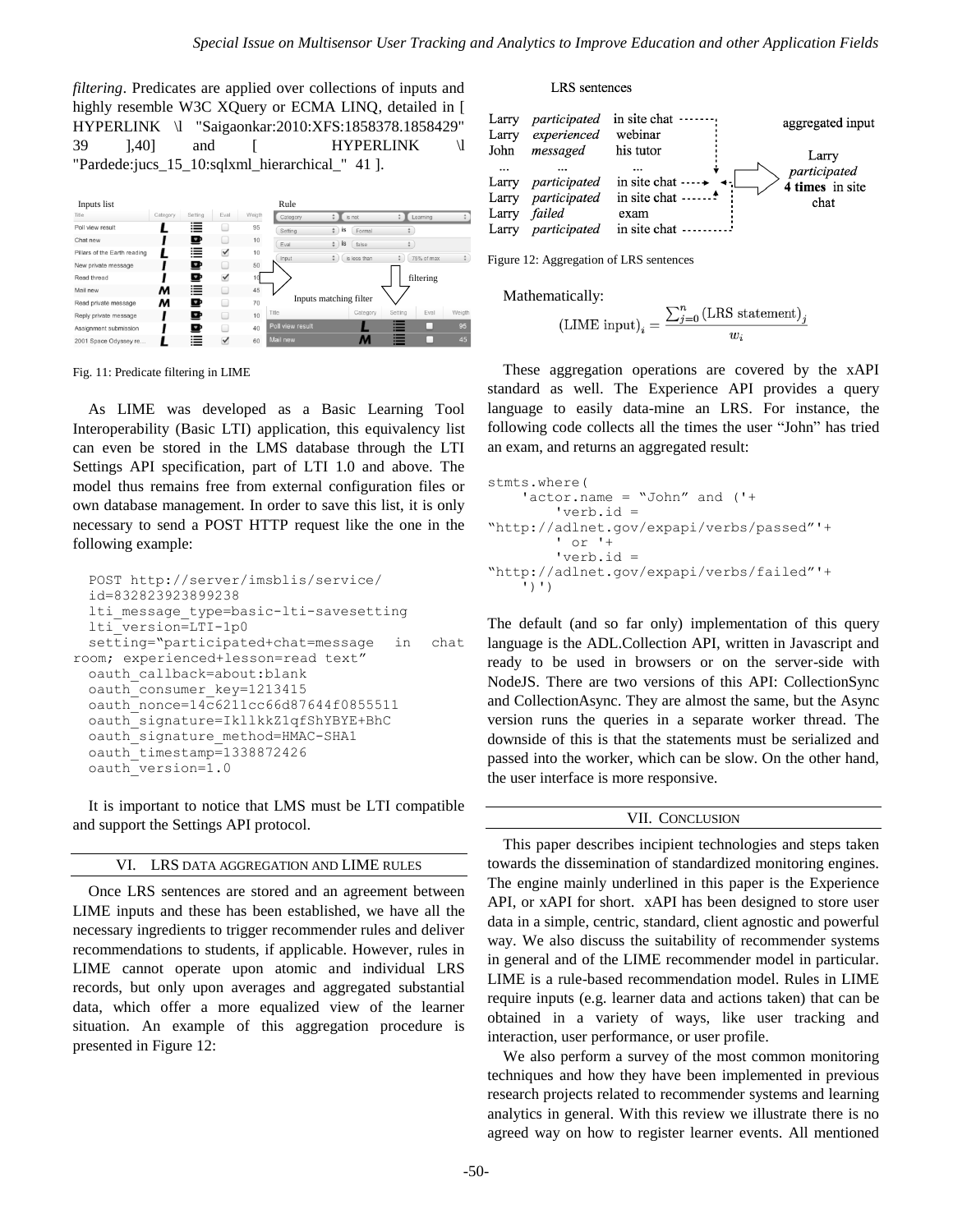techniques incorporate a certain percentage of dependency on the system software being monitored.

Finally, we present the required adaptations and modifications that xAPI sentences need in order to build LIME-compatible inputs and how those can be aggregated and mined in order to feed system rules. On rule execution, our model delivers suggestions to students and learners. The xAPI spec atomizes learner actions in verbs and objects, which must be syntactically combined in order to obtain the aforementioned inputs. These combinations must be designed and listed by the tutor/teacher and handed over to our model. We suggest this equivalency list resides in the LMS's own database space, thanks to the LTI Settings API. The Experience API also offers native aggregation-statistical tools, which turn out to be of great help in this process.

#### ACKNOWLEDGMENT

This research is partially funded by UNIR Research (http://research.unir.net), Universidad Internacional de La Rioja (UNIR, http://www.unir.net), under the Research Support Strategy (2013-2015), Research Group TELSOCK.

#### VIII.REFERENCES

- [1] G. Linden, B. Smith, and J. York, "Amazon.com recommendations: item-to-item collaborative filtering," Internet Computing, IEEE, vol. 7, no. 1, pp. 76-80, Jan 2003.
- [2] F. Ricci, L. Rokach, B. Shapira, and P.B. Kantor, Recommender Systems Handbook.: Springer, 2010.
- [3] Benjamin Marlin, "Modeling User Rating Profiles For Collaborative Filtering," in NIPS'03, 2003.
- [4] J. Bobadilla, F. Ortega, A. Hernando, and A. Gutiérrez, "Recommender Systems Survey," Know.-Based Syst., vol. 46, pp. 109-132, Journal of Universal Computer Science 2013.
- [5] M. Aberdour, "Open Source Learning Management Systems: Emerging open source LMS markets," 2007.
- [6] Fran, Martin Ebner, Alexander Pohl, and Behnam Taraghi, "Interaction in Massive Courses," Journal of Universal Computer Science, vol. 20, no. 1, pp. 1-5, jan 2014.
- [7] Y. Epelboin, "MOOC in Europe," UPMC-Sorbonne Université, 2013.
- [8] Daniel Burgos, Colin Tattersall, and Rob Koper, "Representing Adaptive and Adaptable Units of Learning," in Computers and Education.: Springer Netherlands, 2007, pp. 41-56
- [9] Jesus Bobadilla, Fernando Ortega, Antonio Hernando, and Javier Alcal, "Improving collaborative filtering recommender system results and performance using genetic algorithms," Knowledge-Based Systems, vol. 24, no. 8, pp. 1310-1316, 2011.
- [10] M.AC. González, F.J.G. Penalvo, M.J.C. Guerrero, and M.A Forment, "Adapting LMS Architecture to the SOA: An Architectural Approach," in Internet and Web Applications and Services, 2009. ICIW '09. Fourth International Conference on, May 2009, pp. 322-327.
- [11] S.K. Malik and S. A M Rizvi, "Information Extraction Using Web Usage Mining, Web Scrapping and Semantic Annotation," in Computational Intelligence and Communication Networks (CICN), 2011 International Conference on, Oct 2011, pp. 465-469.
- [12] A Holmes and M. Kellogg, "Automating functional tests using Selenium," in Agile Conference, 2006, July 2006, pp. 6 pp.-275.
- [13] Tomas Grigalis and Antanas , "Unsupervised Structured Data Extraction from Template-generated Web Pages," Journal of Universal Computer Science, vol. 20, no. 2, pp. 169-192, feb 2014
- [14] H. Bosch et al., "Innovative filtering techniques and customized analytics tools," in Visual Analytics Science and Technology, 2009.

VAST 2009. IEEE Symposium on, 2009

- [15] P. Hunter, Instant Nokogiri.: Packt Publishing Ltd., 2013.
- [16] Angel A. Juan, Thanasis Daradoumis, Javier Faulin, and Fatos Xhafa, "SAMOS a Model for Monitoring Studentsand Groups; Activities in Collaborative eLearning," Int. J. Learn. Technol., vol. 4, no. 1/2, pp. 53-72, 2009.
- [17] Riccardo Mazza and Christian Milani, "GISMO: a Graphical Interactive Student Monitoring Tool for Course Management Systems," in T.E.L.'04 Technology Enhanced Learning '04 International Conference. Milan, 2004, pp. 18-19.
- [18] Jungsoon Yoo, Sung Yoo, Chris Lance, and Judy Hankins, "Student Progress Monitoring Tool Using Treeview," SIGCSE Bull., vol. 38, no. 1, pp. 373-377, 2006.
- [19] S. Shishehchi, S.Y. Banihashem, and N.AM. Zin, "A proposed semantic recommendation system for e-learning: A rule and ontology based e-learning recommendation system," in Information Technology (ITSim), 2010 International Symposium in, vol. 1, June 2010, pp. 1-5.
- [20] K. Takano and Kin Fun Li, "An Adaptive e-Learning Recommender Based on User's Web-Browsing Behavior," in P2P, Parallel, Grid, Cloud and Internet Computing (3PGCIC), 2010 International Conference on, Nov 2010, pp. 123-131.
- [21] K. Takano and Kin Fun Li, "An adaptive learning book system based on user's study interest," in Communications, Computers and Signal Processing (PacRim), 2011 IEEE Pacific Rim Conference on, Aug 2011, pp. 842-847.
- [22] Enrique García, Crist, Sebasti, and Carlosde Castro, "An architecture for making recommendations to courseware authors using association rule mining and collaborative filtering," User Modeling and User-Adapted Interaction, vol. 19, no. 1-2, pp. 99-132, 2009.
- [23] El Hassan, A. and El Adani, M. El Bachari E., "Design of an Adaptive E- Learning Model Based on Learner's Personality," Ubiquitous Computing and Communication Journal, vol. 5, 2010.
- [24] C. Romero and S. Ventura, "Educational data mining: A survey from 1995 to 2005," Expert Systems with Applications, vol. 33, no. 1, pp. 135-146, 2007.
- [25] Ahmad A. Kardan, Nahid Ghassabzadeh Saryazdi, and Hamed Mirashk, "Learner Clustering and Association Rule Mining for Content Recommendation in Self-Regulated Learning," International Journal of Computer Science Research and Application, 2012.
- [26] Boban Vesin, Mirjana Ivanovi, Aleksandra Kla, and Zoran Budimac, "Protus 2.0: Ontology-based semantic recommendation in programming tutoring system," Expert Systems with Applications, vol. 39, no. 15, pp. 12229-12246, 2012.
- [27] Tong Wang and Pi lian He, "Web Log Mining by an Improved AprioriAll Algorithm.," in WEC (2), 2005, pp. 97-100.
- [28] M. K. Khribi M. Jemni, "Toward a Hybrid Recommender System for E-Learning Personalization Based on Web Usage Mining Techniques and Information Retrieval," in World Conference on E-Learning in Corporate, Government, Healthcare, and Higher Education, 2017.
- [29] John C. Stamper et al., "Managing the Educational Dataset Lifecycle with DataShop," in Proceedings of the 15th International Conference on Artificial Intelligence in Education, Berlin, Heidelberg, 2011, pp. 557-559.
- [30] Riccardo Mazza, Marco Bettoni, Marco Far, and Luca Mazzola, "MOCLog--Monitoring Online Courses with log data," Proceedings of the 1st Moodle Research Conference, pp. 14-15, 2012.
- [31] JeffZ. Pan, "Resource Description Framework," International Handbooks on Information Systems, 2009.
- [32] IMS Global Learning Consortium Inc., "Learning Measurement for Analytics Whitepaper," 2013.
- [33] IEEE, "Data Model for Content to Learning Management System Communication," IEEE Std 1484.11.1-2004, 2005.
- [34] J and Atkins, M and Norris, W and Messina, C and Wilkinson, M and Dolin, R Snell, "JSON Activity Streams 1.0," 2011.
- [35] Abelardo Pardo and George Siemens, "Ethical and privacy principles for learning analytics," British Journal of Educational Technology, vol. 45, no. 3, 2014.
- [36] David Kelly and Kevin Thorn, "Should Instructional Designers Care About the Tin Can API?," eLearn, vol. 2013, no. 3, 2013.